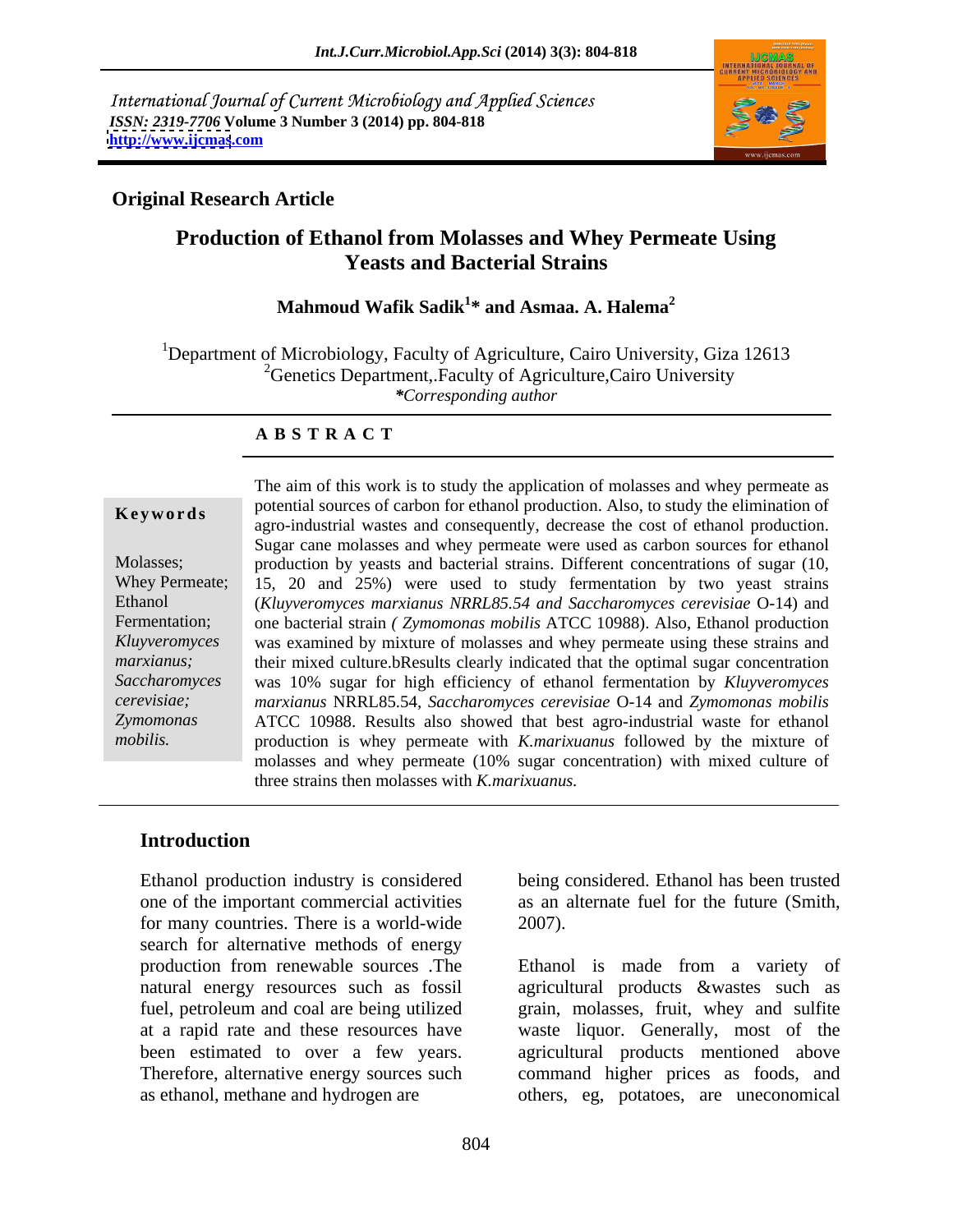because of their low ethanol yield and high Several microorganisms have been transportation cost. The energy crisis of the early seventies may have generated veast Saccharomyces cerevisiae and renewed interest in ethanol fermentation, Kluyveromyces marxianus and the but its use still depends on the availability facultative bacterium Zymomonas mobilis and cost of the carbohydrate relative to the availability and cost of ethylene. Sugar and grain prices, like oil prices, have risen Alfenore et  $al$ , 2004). The main aim of the dramatically since 1973 (Klein  $et$  al, present study to recycling of the agro

The many and varied raw materials used in molasses and whey permeate as substrates the manufacture of ethanol via for ethanol production by yeast and fermentation are conveniently classified under three types of agricultural raw materials: sugar, starches, and cellulose materials. Sugars (Sugar cane, sugar beets, molasses, and fruits) can be converted to ethanol directly. Starches (grains, potatoes, root crops) must first be hydrolyzed to Egyptian sugar-cane molasses with 50% fermentable sugars by the action of fermentable sugars and 80% total solids; enzymes from malt or molds. Cellulose obtained from El Hawamdia factory for (Wood, agricultural residues, waste sulfite integrated sugar industry was used for liquor from pulp and paper mills) must ethanol production, after being clarified*.* likewise be converted to sugars generally Whey permeate(4.2% lactose and pH 4.5) by the action of mineral acids. Once simple was obtained from Dairy Processing Unit, sugars are formed, enzymes from yeast can Animal Production Research Institute, readily ferment them to ethanol ARC, Ministry of Agriculture, Dokki, (Dickinson., 1999) .

Molasses is waste product of sugar **Microorganisms** industry and represents a promising raw material for ethanol production. Brazil is pioneer in large scale motor fuel ethanol yeast strains and one of bacteria were production through the fermentation of tested for their potential to produce sugar cane molasses by yeasts. Also in ethanol. Kluvveromyces marxianus India molasses economically are widely NRRL8554, *Saccharomyces cerevisiae* O used in alcohol industries. (Schweinitzer 14 and *Zymomonas mobilis* ATCC 10988

contributes a significant liquid waste for ethanol production while minimizing the environmental problems associated with its Culture media treatment and disposal (Staniszewski *et al*

dramatically since 1973 (Klein *et al* , present study to recycling of the agro 2004). industrial wastes to reduce the financial Several microorganisms have been considered as ethanologenic microbes. The **yeast** *Saccharomyces cerevisiae Kluyveromyces marxianus* and the facultative bacterium *Zymomonas mobilis* are better candidates for industrial alcohol production (Mohammed *et al*., 2001; Alfenore et *al*., 2004)**.** The main aim of the cost of the process and the potential of bacterial strains.

## **Materials and Methods**

### **Agro-industrial wastes**

Egyptian sugar-cane molasses with 50% fermentable sugars and 80% total solids; Cairo, Egypt.

### **Microorganisms**

and Josenhans., 2010). were obtained from the culture collection Whey permeate from dairy industry Microbiology, Faculty of Agriculture, Throughout the current investigation, two ethanol. *Kluyveromyces marxianus* of the Department of Agricultural Cairo University.

### **Culture media**

., 2007; Fonseca, 2008). Yeast extract Malt agar medium (YM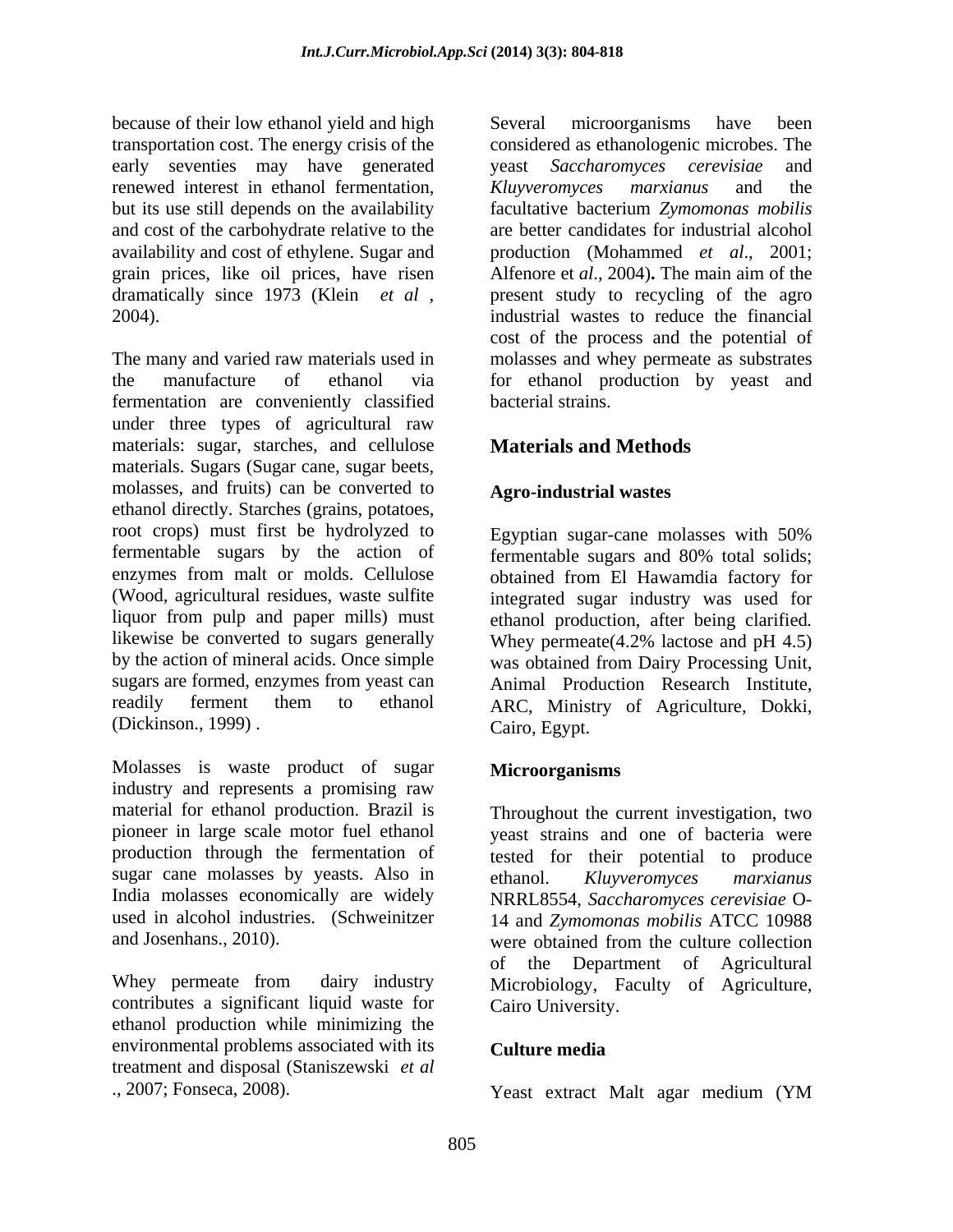media) was used for cultivating and *cerevisiae* (Bawa and Yoshiyuki, 1992).

YM broth was also used for preparing (Amin, 1978). yeast cells culture *Kluyveromyces marxianus. Zymomonas mobilis* medium<br>was used for cultivating and maintaining molasses & whey permeate was used for cultivating and maintaining *Zymomonas mobilis strain at 4ºC.*

Two different media were used for ethanol production using different carbon sources i.e. glucose, molasses, whey permeate. (Bawa and Yoshiyuk, 1992) The first medium (Medium number 1) composed of  $0.5\%$  (NH<sub>4</sub>)<sub>2</sub>SO<sub>4</sub>;  $0.3\%$  Yeast extract; Whey permeate claim cation  $0.5\%$  KH<sub>2</sub>PO<sub>4</sub> ;  $0.1\%$  MgSO<sub>4</sub> ; Whey permeate clarification was done by  $0.01\%$ CaCl<sub>2</sub><sup>;</sup> 15.2% Glucose. It was used heating by adding 3 ml of concentrated in the different batch fermentation  $H_2SO_4$  to 1kg whey permeate Then the experiments. Glucose in the fermentation mixture was heated in a water bath to medium was replaced by the examined boiling for 30 minutes, and after being carbon sources e.g. molasses & whey cooled , it was stand in refrigerator permeate. The second medium (Medium overnight, centrifuged and sterilized at number 2) is composed of 0.5% peptone;  $121^{\circ}$  for 15 minute (Kitamura *et al.*, 0.3%Beef extract. Different sugar 1996). Whey permeate clarification also concentrations were used as carbon was done by autoclave at 121ºC for 15 sources e.g. Glucose, molasses, whey min. to precipitate the residual proteins permeate or mixture of molasses & whey and calcium phosphate. The clarified whey permeate. by autoclaving contains 4.5 %

## **Determination of chemical composition**

NPK test and organic matters test were performed on clarified molasses and autoclaved whey permeates samples (Table.1) according to (APHA, 1992). **Microbiological methods**<br>Organic matters were determined by Walkely and Black method (Walkley and

The clarification of molasses was done chemically by adding 3 ml of concentrated  $H<sub>2</sub>SO<sub>4</sub>$  to 1kg molasses mixed with 1000 ml distilled water, to reach pH 3.5. Then the mixture was heated in a water bath to boiling for 30 minutes, and after being cooled ,it was completed to 2000 ml, then,

maintaining a yeast strain *Saccharomyces*  centrifuged and sterilized at 121ºC for 15 it was stand in refrigerator overnight, minutes. Sugar concentration was 25% (Amin, 1978).

> **Table.1** Chemical composition of molasses & whey permeate

| $\begin{array}{ l c c c c c c c } \hline \textbf{Sample} & \textbf{\%N} & \textbf{\%O} & \textbf{\%P} & \textbf{\%K} & \textbf{\%O.M} \\ \hline \textbf{Whey} & 0.06 & 0.38 & 0.12 & 4.5 \\ \hline \end{array}$ |  |  |  |  |  |
|-----------------------------------------------------------------------------------------------------------------------------------------------------------------------------------------------------------------|--|--|--|--|--|
|                                                                                                                                                                                                                 |  |  |  |  |  |
| permeates                                                                                                                                                                                                       |  |  |  |  |  |
| Molasses 0.20 0.27<br>$1 \mid 15.2$                                                                                                                                                                             |  |  |  |  |  |

### **Whey permeate clarification**

<sup>1</sup> 15.2% Glucose. It was used heating by adding 3 ml of concentrated **of molasses & whey permeate** Whey permeate clarification was done by 121ºC for <sup>15</sup> minute (Kitamura *et al*., 1996). Whey permeate clarification also permeate by autoclaving contains 4.5 % sugar was used for ethanol production. Different amounts of clarified molasses were added to whey permeate up to 10,15, 20 or 25% sugar to increase the total sugar content in the fermentation media then used for ethanol production.

### **Microbiological methods**

Black. 1934). *S.cerevisiae or K.marixuanus* was used to Molasses Clarification<br>
antering 50ml of VM broth modum One slant of yeast culture either inoculate conical flasks (250ml capacity) containing 50ml.of YM broth medium. Then, it was incubated on a rotary shaker (120 rpm) at 30ºC for 24hrs. The bacterial strain *Zymomonas mobilis* inoculums was prepared as the same but without shaking. These active cultures were used as inoculums for ethanol production. Ethanol production was evaluated with the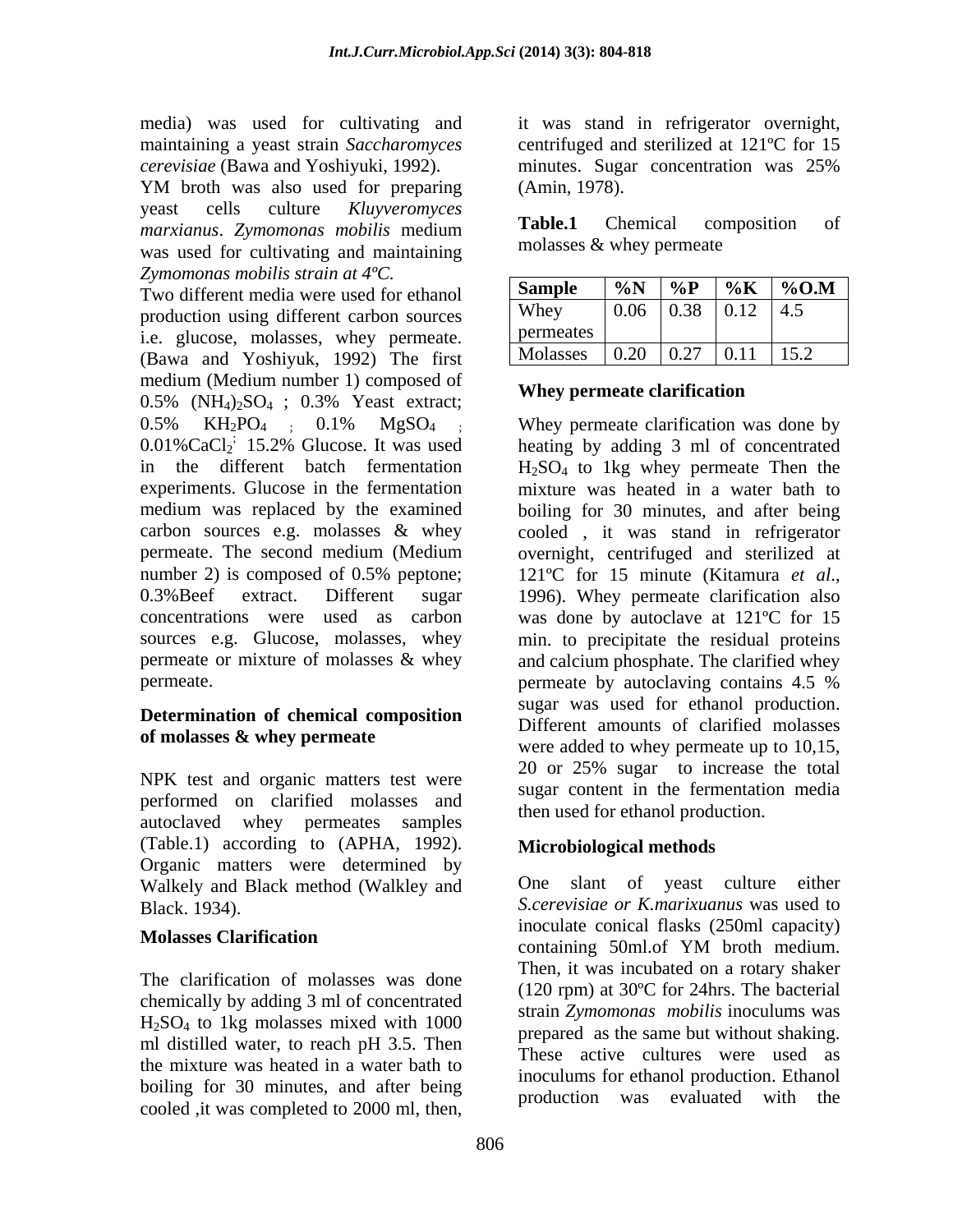fermentation media have glucose, efficiency 88.19, 50.24, 31.56 and molasses, whey permeates and mixture of 29.92%, respectively. So this medium was molasses and whey permeate as carbon sources respectively in both batch flasks and batch bioreactor fermentation. Microbial Growth was determined by dry weight according to the method described by Norris and Ribbons (1970).

determined using phenol sulfuric acid one bacterial strain(Z.mobilis) were method described by (Smith *et al.*, 1956). examined for ethanol production.

The data in triplicate for the parameters in various experiments were subjected to

# **Ethanol production from pure glucose**

when the incubation time increased. **(**Table.2). Although with increasing glucose concentration, the consumed sugar also increased and that affected negatively on yield and efficiency. That is in disagreement with Sengupta and That is in agreement with Srivastava *et al.*, Sadhukan(1992) who found that (1997) who noticed that the higher sugar increasing sugar concentration resulted in concentrations of 15,20 and 25% inhibit an increase in the efficiency of ethanol production. Also, results showed that medium No(2) is better than medium **Ethanol production from sugar cane** No.(1) as ethanol kinetics production was **molesses** highly recorded with sugar conc.10%,15%,20% and 25%. In medium Sugar cane molasses is widely used as the No.(2) ethanol production was 2.15, 3.34, raw material for alcohol production with2.34 and 2.92 g/100ml, respectively with

29.92%, respectively. So this medium was used in all experiment carried out as it gave high ethanol kinetics production.

### **Ethanol production by the tested strains using different glucose concentrations**

Analytical methods concentrations (10,15,20 and 25%) were Total soluble sugars (TSS) were strains (*K.marixuanus & S.cerevisiae*) and Ethanol was estimated according to the Inoculum size was 5% (v/v) and the methods of Martin after being modified by temperature was held at 30ºc for 48 hr . Plevako and Bakoshinskaya (1964). Results in Table (3) show ethanol Statistical analysis **Exercise Statistical analysis** grown in medium No.(2). In all cases, ANOVA (Analysis of variance).<br>
followed by *S.cerevisiae* then **Results and Discussion** In this experiment, different glucose concentrations (10,15,20 and 25% )were added to media No.(2), the two yeast one bacterial strain(*Z.mobilis*) were examined for ethanol production. production by different microorganisms ethanol production increased during 48hr. It could be noticed that the maximum level of ethanol was recorded with *Z.mobilis*  followed by *S.cerevisiae* then *K.marixuanus.*

**Comparison between ethanol r consumers** *conducting example <b>ethanol c consuming <i>conducting conducting z <i>mobilis***</mark> production using medium No.(1)** and  $\begin{bmatrix} 0.1500 \\ 0.0000 \end{bmatrix}$  *Men K* mening and **medium No.(2)**  $(0.34\%)$ . That is because most of the In both cases ethanol production increased consumed sugar was achieved by The efficiency was at maximum level with *S.cerevisiae* (88.19%) *then Z.mobilis (*81.59%) *then K.marixuanus* consumed sugar was achieved by *Z.mobilis* and that affected negatively on efficiency. Also, results showed that 10% glucose concentration was the best concentration on the basis of economic and ethanol kinetics production aspects. (1997) who noticed that the higher sugar concentrations of 15,20 and 25% inhibit ethanol kinetics production.

## **molasses**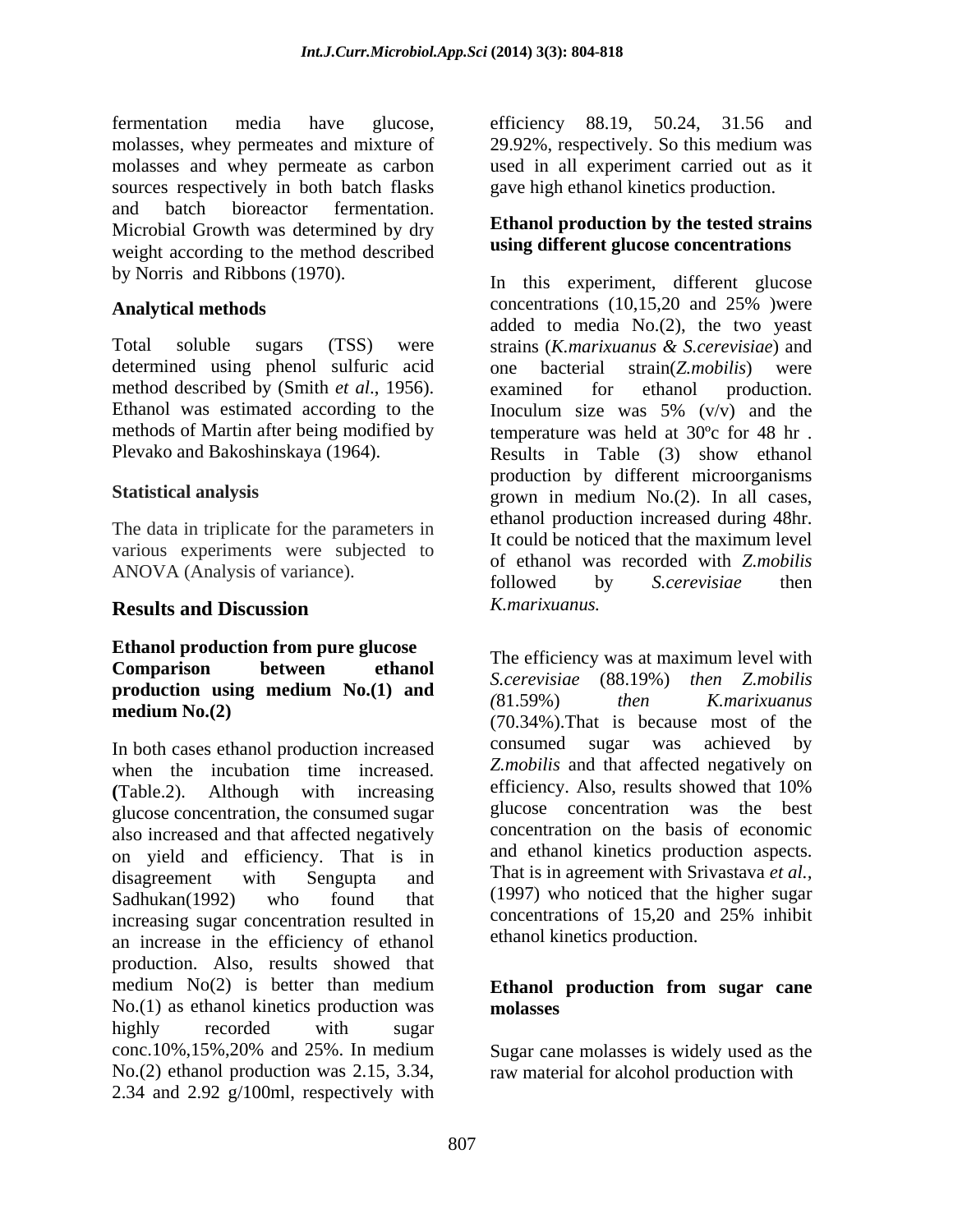|                                        |                               |                                        |                           |              |                                    | Media              |                                                            |                |             |                                                       |                     |
|----------------------------------------|-------------------------------|----------------------------------------|---------------------------|--------------|------------------------------------|--------------------|------------------------------------------------------------|----------------|-------------|-------------------------------------------------------|---------------------|
| $\overline{\phantom{1}}$<br>$\sqrt{2}$ |                               |                                        |                           | Medium No.1  |                                    |                    |                                                            |                | Medium No.2 |                                                       |                     |
|                                        | $\check{ }$<br>$\overline{ }$ | $\bigcirc$<br>1001<br>Ò,               | $\overline{C}$<br>$\circ$ |              | <b>Ethanol Kinetics Production</b> |                    | $\overline{\phantom{a}}$<br>Ĝ.<br>$\overline{\phantom{0}}$ | $\overline{C}$ |             | <b>Ethanol Kinetics Production</b>                    |                     |
| $\circ$                                | ≂                             | $\smile$<br>$\geq$<br>$\overline{D}$ . | $\check{ }$               |              | $\rightarrow$<br>$\rightarrow$     | $\widehat{\omega}$ | $\approx$<br>$\overline{D}$ .                              | $\smile$       |             | $\widehat{\omega}$<br>$\smile$<br>$\overline{ }$<br>∼ | $\widehat{u}$<br>EĤ |
|                                        |                               | 0.13                                   |                           | $\bf{0}$     |                                    |                    | 0.4                                                        |                | $\bf{0}$    | $\mathbf{0}$                                          |                     |
| 10%                                    | 24                            | 0.79                                   | 1.63                      | 0.6          | 36.84                              | 72.09              | 0.46                                                       | 4.03           | 1.506       | 37.31                                                 | 73.01               |
|                                        | 48                            | 1.1                                    | 2.37                      | 1.03         | 43.71                              | 85.55              | 0.53                                                       | 5.43           | 2.15        | 45.06                                                 | 88.19               |
|                                        |                               | 0.13                                   |                           | $\mathbf{0}$ |                                    |                    | 0.4                                                        |                | - 0         | $\mathbf{v}$                                          |                     |
| 15%                                    | 24                            | 0.74                                   | 2.86                      | 0.63         | 22.14                              | 43.32              | 0.6                                                        | 8.16           | 1.92        | 23.58                                                 | 46.14               |
|                                        | 48                            | 1.17                                   | 3.9                       | 0.92         | 23.59                              | 46.16              | 0.93                                                       | 9.81           | 2.344       | 25.67                                                 | 50.24               |
|                                        |                               | 0.13                                   |                           | $\mathbf{0}$ |                                    |                    | 0.4                                                        |                | - 0         |                                                       |                     |
| 20%                                    | 24                            | 0.73                                   | 5.07                      | 0.7          | 13.77                              | 26.96              |                                                            | 13.69          | 1.998       | 14.59                                                 | 28.56               |
|                                        | 48                            | 1.3                                    | 7.65                      | 1.2          | 15.69                              | 30.7               | 1.27                                                       | 14.75          | 2.344       | 16.13                                                 | 31.56               |
|                                        |                               | 0.13                                   |                           | -0           |                                    |                    | 0.4                                                        |                | - 0         |                                                       | $\mathbf{v}$        |
| 25%                                    | 24                            | 0.71                                   | 7.49                      | 0.93         | 12.46                              | 24.38              | 1.27                                                       | 18.22          | 2.53        | 13.9                                                  | 27.2                |
|                                        | 48                            | 1.5                                    | 10.08                     | 1.4          | 13.89                              | 27.17              | 1.53                                                       | 19.33          | 2.92        | 15.29                                                 | 29.92               |

**Table.2** Ethanol production using media No.(1) and media No.(2)

*Values are means of 3 replicates, LSD value = 0.1874 at P = (05)*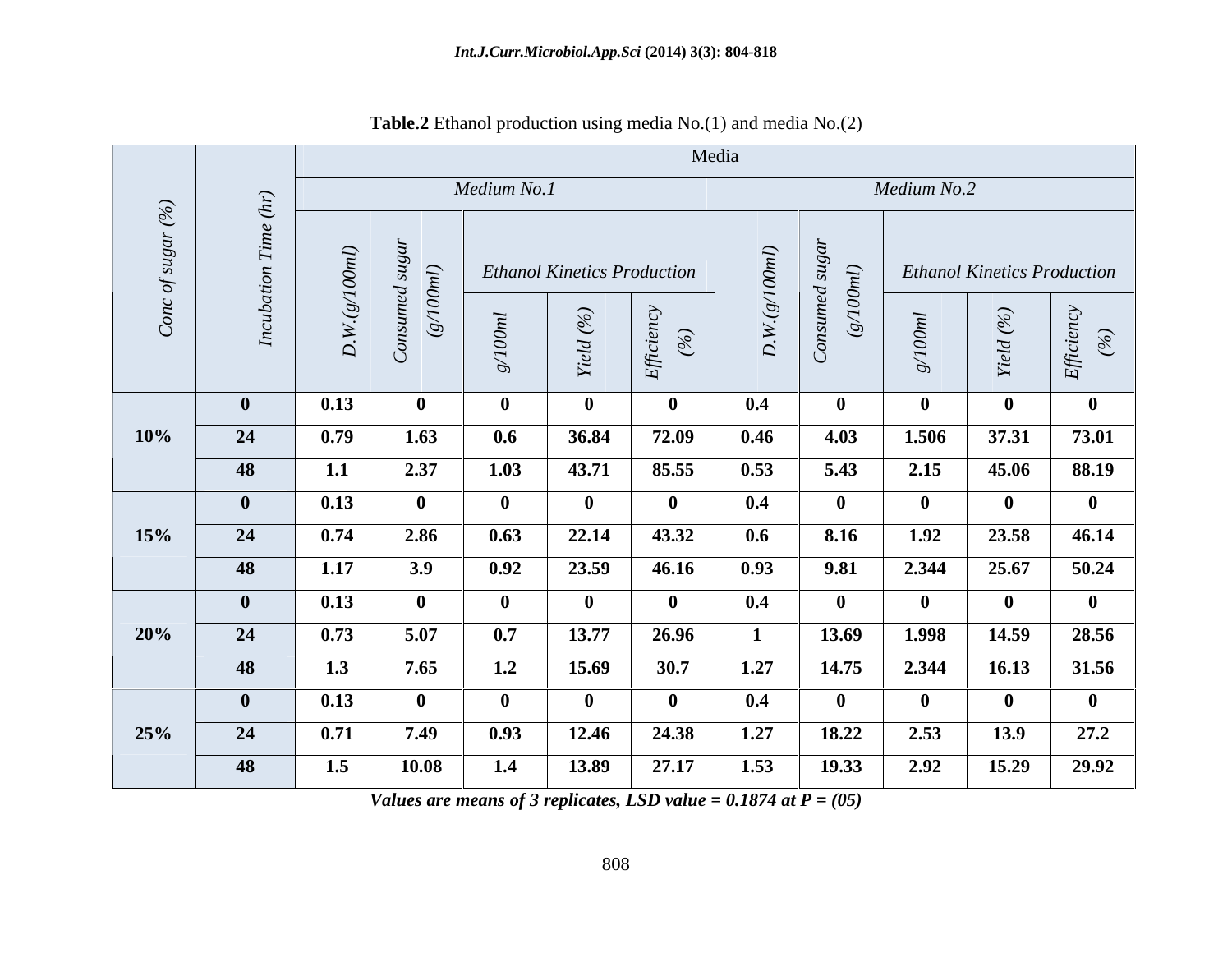|          |                          |                                                                  |                       |                                                           |                   |              |                                    |      |                      | <b>Strains</b> |                                       |                               |      |                                                      |              |                                       |  |
|----------|--------------------------|------------------------------------------------------------------|-----------------------|-----------------------------------------------------------|-------------------|--------------|------------------------------------|------|----------------------|----------------|---------------------------------------|-------------------------------|------|------------------------------------------------------|--------------|---------------------------------------|--|
|          |                          |                                                                  |                       |                                                           | S.cerevisiae O-14 |              |                                    |      | Z.mobilis ATCC 10988 |                |                                       |                               |      | K.marxianus NRRL 85.54                               |              |                                       |  |
|          | $\overline{E}$           |                                                                  |                       |                                                           |                   |              | <b>Ethanol Kinetics Production</b> |      |                      |                | <b>Ethanol Kinetics</b><br>Production |                               |      |                                                      |              | <b>Ethanol Kinetics</b><br>Production |  |
| $\sigma$ | $\overline{L}$           | $\overline{D}$                                                   |                       |                                                           |                   |              |                                    |      |                      |                |                                       |                               |      |                                                      |              |                                       |  |
|          |                          | $\begin{array}{ c c c c c } \hline 0 & 0.4 \ \hline \end{array}$ | $\blacksquare$        | - 0                                                       |                   |              | - 0                                | 0.4  |                      | $\mathbf{0}$   |                                       |                               | 0.09 |                                                      |              |                                       |  |
|          |                          |                                                                  |                       | $10\%$   24   0.46   4.03   1.506                         |                   | 37.31        | 73.01                              | 0.67 | 4.66                 | 1.89           |                                       | $40.72$   79.69   0.47   3.42 |      |                                                      | 1.13         | $33.16$ 64.89                         |  |
|          |                          |                                                                  |                       | $\boxed{48}$ $\boxed{0.53}$ $\boxed{5.43}$ $\boxed{2.15}$ |                   | 45.06        | 88.19                              | 0.83 | 6.24                 | 2.6            |                                       | 41.7   81.59   0.51   4.59    |      |                                                      |              | $1.65$   35.94   70.34                |  |
|          |                          | $0 \quad 0.4$                                                    | $\mathbf{0}$          | - 0                                                       |                   |              | - 0                                | 0.4  | $\mathbf{0}$         | $\bf{0}$       |                                       | $\mathbf{0}$                  | 0.09 | - 0                                                  |              |                                       |  |
|          | $15\%$   24   0.6   8.16 |                                                                  |                       | 1.92                                                      |                   | 23.58        | 46.14                              | 0.6  | 8.6                  | 2.256          |                                       | $26.25$   51.27   0.3   8.03  |      |                                                      | 1.57         | $19.63$ 38.25                         |  |
|          |                          |                                                                  |                       | $\boxed{48}$ $\boxed{0.93}$   9.81   2.344                |                   | 25.67        | 50.24                              | 0.8  | 9.24                 | 2.76           |                                       | 29.9 58.52 0.71 8.9           |      |                                                      |              | $22.47$ 43.98                         |  |
|          |                          | $\begin{array}{ c c c c c c } \hline 0 & 0.4 \end{array}$        | $\mathbf{0}$          | - 0                                                       |                   | - 0          | $\theta$                           | 0.4  | $\mathbf{0}$         | $\bf{0}$       | - 0                                   | $\mathbf{0}$                  | 0.09 | - 0 -                                                | - 0          | $\mathbf{0}$                          |  |
|          | $20\%$ 24                | $\mathbf{1}$                                                     | $\vert$ 13.69 $\vert$ | $\vert$ 1.998                                             |                   | 14.59        | 28.56                              | 0.7  | 13.9                 | 3.01           |                                       |                               |      | $21.68$   42.37   0.6   12.43   2.1                  |              | 16.88 33.03                           |  |
|          |                          |                                                                  |                       | 48   1.27   14.75   2.344                                 |                   | 16.13        | 31.56                              | 0.93 | 14.7                 | 3.4            |                                       |                               |      | 23.15   45.29   0.83   13.3                          |              | 2.43   17.98   35.83                  |  |
|          |                          |                                                                  | $\mathbf{0}$          | $\mathbf{0}$                                              |                   | $\mathbf{0}$ | $\bf{0}$                           | 0.4  | $\bf{0}$             | $\bf{0}$       | $\bf{0}$                              | $\mathbf{0}$                  | 0.09 | $\bullet$                                            | $\mathbf{0}$ | $\mathbf{0}$                          |  |
|          |                          |                                                                  |                       | $25\%$ 24 1.27 18.22 2.53                                 |                   | 13.9         | 27.2                               | 1.07 | 18.66                | 2.74           |                                       |                               |      | $14.68$   28.74   0.8   18.33   2.33   12.72   24.89 |              |                                       |  |
|          |                          |                                                                  |                       |                                                           |                   |              |                                    |      |                      |                |                                       |                               |      |                                                      |              |                                       |  |
|          |                          |                                                                  |                       | 48   1.53   19.33   2.92                                  |                   | 15.29        | 29.92                              | 1.53 | 19.3                 | 3.05           |                                       |                               |      | $15.8$   30.94   1.13   19.33   2.73                 |              | 14.3   28.28                          |  |

|  | Table.3 Ethanol production by the tested strains using different glucose concentrations |  |  |  |
|--|-----------------------------------------------------------------------------------------|--|--|--|
|  |                                                                                         |  |  |  |

*Values are means of 3 replicates, LSD value = 0.2676 at P = (05)*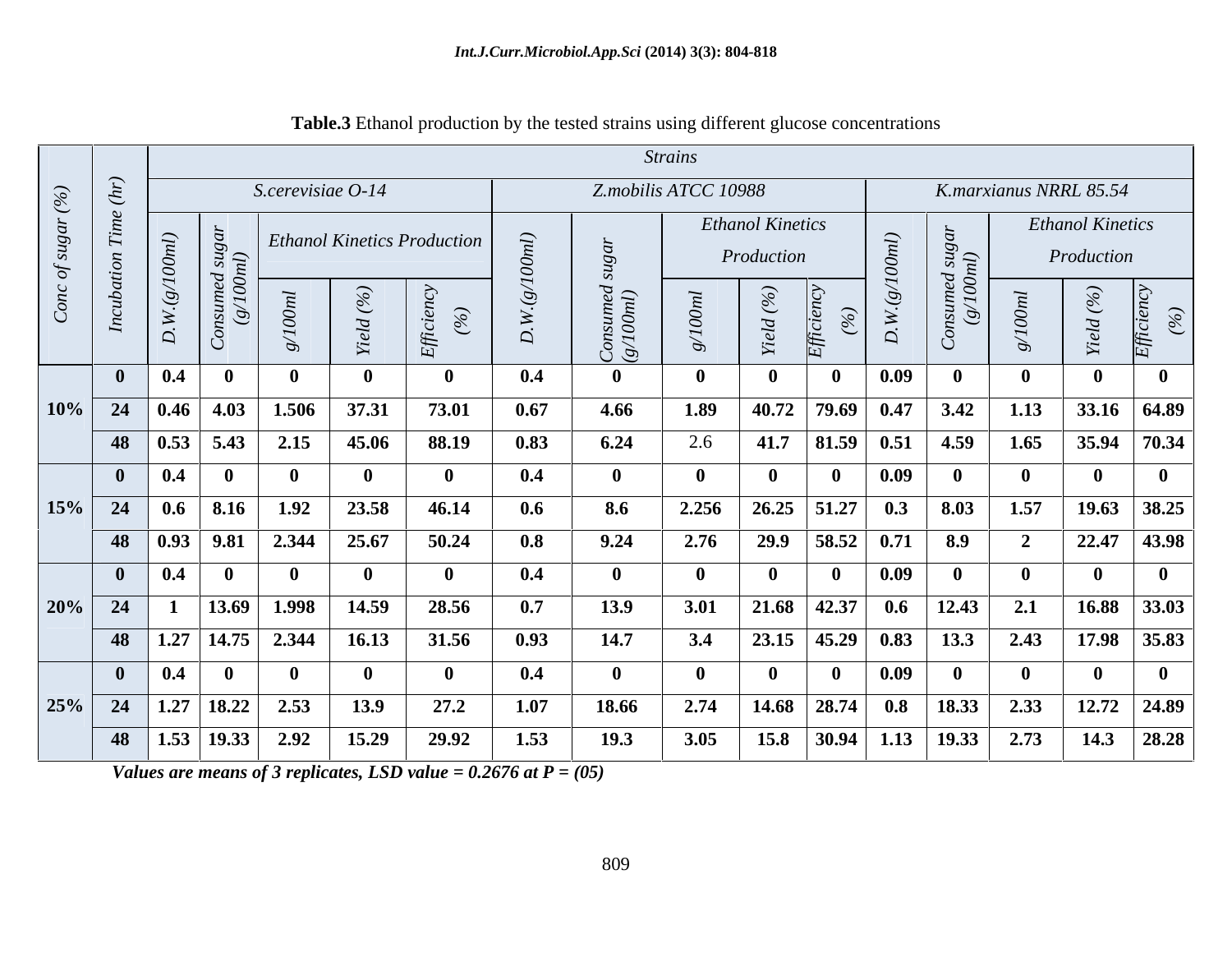economic reasons. It is the most important and 25% inhibit ethanol kinetics substrate used as a carbon source for production. yeasts and bacteria Kazuhiko and Kozo(1992).In this experiment, Ethanol production from whey fermentation medium No.(2)containing different sugar concentrations(10, 15 ,20 and 25% sugar obtained from sugar cane molasses) were examined in batch

concentrations of sugar cane molasses (*K.marixuanus & S.cerevisiae*) and one bacterial strain(*Z.mobilis*) were examined was examined as<br>for ethanol production Inoculum size was ethanol production for ethanol production. Inoculum size was 5%  $(v/v)$  and the temperature was held at<br>30°c for 48 hr<br>**Comparison** between ethanol

Table (4) show ethanol production by different microorganisms grown in media No.(2). It was obvious that the yeast strain *K.marixuanus* was the most efficient for followed by *Z.mobilis* and *S.cerevisiae* in fermentation. These strains produced 2.65, 3.14 and 2.03 g ethanol/100ml with an efficiency of 74.6, 60.12 and 47.04% respectively from the theoretical yield with sugar consumption rate 8.25, 8.63 and

This ethanol yield using *Z.mobilis* is in disagreement with those obtained by Diez autoclaved whey. Clarified whey using<br>and Yokova (1996) who noticed that heat produced 1.61 g/100ml with and Yokoya (1996) who noticed that when *Z.mobilis* CP4 applied. Also, results the best concentration in all aspects (Economic , Ethanol kinetics production aspect). That is in agreement with Srivastava et al.(1997) who noticed that the higher sugar concentrations of 15, 20

and 25% inhibit ethanol kinetics production.

### **Ethanol production from whey permeates**

fermentation processes for alcohol considered as an environmental threat. production by either yeasts or bacteria. Several processes have been proposed for<br>whey utilization largely based on In this experiment, different sugar fermentation by microorganisms<br>concentrations of sugar cane molasses (*Kluvveromyces sp., Candida*  $(10,15,20 \text{ and } 25\%)$  were added to media  $sp.$ , *Lactobacillus*  $sp.$ , *etc*) that utilize No.(2) and two yeast strains lactose naturally (O'Leary et al (1977) and Whey is produced in huge quantities by processing dairy industries and often Several processes have been proposed for whey utilization largely fermentation by microorganisms (*Kluyveromyces sp.,Candida sp.,Lactobacillus sp.,etc*) that utilize Moulin & Galzy (1984)). Whey permeate was examined as a raw material for ethanol production

### 30°c for 48 hr. **Comparison between ethanol Comparison between ethanol production by using clarified and autoclaved whey permeates.**

alcohol production from molasses medium No.(2) and inoculated with the descending order after 48hrs of method of clarification is better for ethanol 8.47 g/100ml respectively. clarified whey permeate using heat is ethanol yield was 94.5% of theoretical show that 10% glucose concentration was acid produced 0.885 g/100ml with Clarification of Whey permeate was applied with acid and heat then added to medium No.(2) and inoculated with the same strain *S.cerevisiae* to examine which method of clarification is better for ethanol production, Inoculums' size was  $5\%$  (v/v) and the temperature was held at 30ºc for 48 hr. Results in table (5) show ethanol production by two different clarification methods. It could be indicated that better than clarified one using acid as ethanol kinetics production is higher in autoclaved whey. Clarified whey using heat produced 1.61 g/100ml with efficiency 87.75% with consumed sugar 3.61g/100ml while clarified whey using acid produced 0.885 g/100ml with efficiency 69.21% with consumed sugar 2.5g/100ml.The big difference between them may be due to exposure to high temperature in clarified whey using heat or to acidity in clarified whey permeate using acid.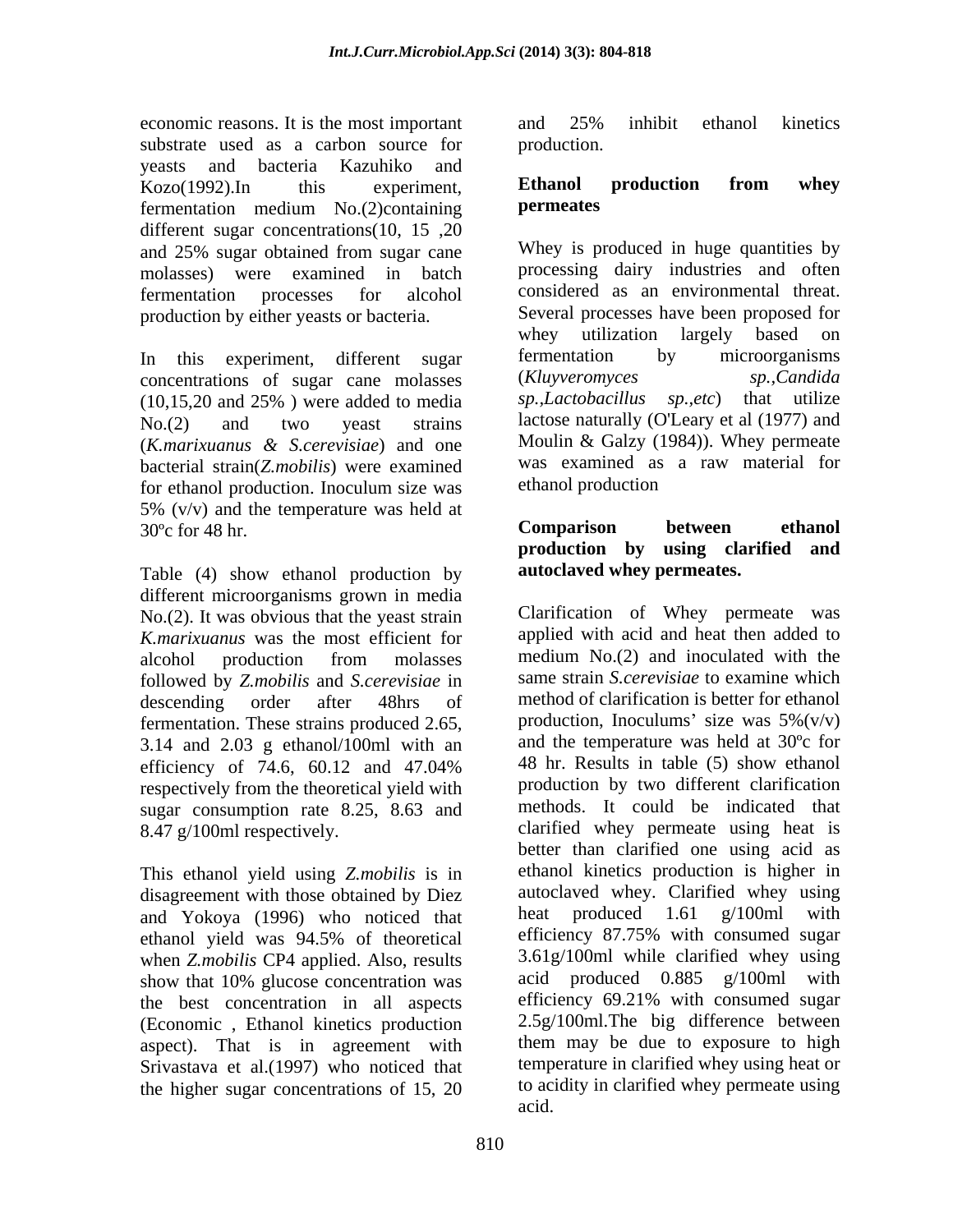|           |                |              |              |                   |                                       |                                                                                                   |          |                      | <b>Strains</b> |                                       |                               |                         |                        |                                                                                   |                                       |               |
|-----------|----------------|--------------|--------------|-------------------|---------------------------------------|---------------------------------------------------------------------------------------------------|----------|----------------------|----------------|---------------------------------------|-------------------------------|-------------------------|------------------------|-----------------------------------------------------------------------------------|---------------------------------------|---------------|
|           |                |              |              | S.cerevisiae O-14 |                                       |                                                                                                   |          | Z.mobilis ATCC 10988 |                |                                       |                               |                         |                        | K.marxianus NRRL 85.54                                                            |                                       |               |
|           |                |              |              |                   | <b>Ethanol Kinetics</b><br>Production |                                                                                                   |          |                      |                | <b>Ethanol Kinetics</b><br>Production |                               |                         |                        |                                                                                   | <b>Ethanol Kinetics</b><br>Production |               |
|           | $\overline{a}$ |              |              |                   |                                       |                                                                                                   | $\Delta$ |                      |                |                                       |                               | $\Delta$                |                        |                                                                                   |                                       |               |
|           |                | 0.2          |              | - 0               |                                       | $\bf{0}$                                                                                          | 0.5      |                      |                | - 0                                   |                               | 0.09                    |                        |                                                                                   |                                       |               |
|           | $10\%$ 24      | 0.43         | 7.61         |                   | $1.25$   16.37                        | 32.04                                                                                             | 0.87     | 7.57                 | 1.53           |                                       | 20.24   39.61   0.43   7.74   |                         |                        | $2.63$ 33.98 66.5                                                                 |                                       |               |
|           | - 48           | 0.6          | 8.47         | 2.03              | $24.03$                               | 47.04                                                                                             | 1.1      | 8.63                 | 2.651          |                                       | 30.75   60.12   0.46   8.25   |                         |                        | $3.14$   $38.12$   74.6                                                           |                                       |               |
|           |                | 0.2          |              |                   |                                       |                                                                                                   | 0.5      |                      |                |                                       |                               | $\vert 0.09 \vert$      |                        |                                                                                   |                                       |               |
|           | $15\%$ 24      | $\vert$ 0.97 |              | $10.76$ 1.597     | 14.95                                 | 29.25                                                                                             | 0.97     | 10.43                | 1.87           | 17.97                                 |                               |                         | $35.17$   0.48   11.93 | $3.29$   27.62   54.04                                                            |                                       |               |
|           |                |              |              |                   |                                       | $\begin{array}{ c c c c c c c c c } \hline \end{array}$ 48   1.27   12.13   2.048   16.98   33.23 | 1.33     | 11.13                | 2.67           |                                       | 24.03   47.03   0.55   13.43  |                         |                        | 4.3 22.89 63.06                                                                   |                                       |               |
|           | - 0            | 0.2          |              |                   |                                       |                                                                                                   | 0.5      |                      |                |                                       |                               | $\sqrt{0.09}$           | - 0                    |                                                                                   |                                       |               |
| $20\%$ 24 |                |              | 1.07         |                   | 1.293   13.38                         | 26.19                                                                                             | 0.85     | 16.5                 | 2.3            | 13.96                                 |                               |                         | 27.32   0.39   10.34   | 2.33                                                                              | 22.57                                 | 44.17         |
|           | 48             | $\vert$ 1.47 |              |                   |                                       | 11.86   1.714   14.44   28.25                                                                     | 1.47     | 17.73                | 3.24           | 18.28                                 |                               |                         |                        | $\vert$ 35.78 $\vert$ 0.51 $\vert$ 11.93 $\vert$ 4.06 $\vert$ 32.89 $\vert$ 66.55 |                                       |               |
|           | - 0            | 0.2          |              |                   |                                       | $\mathbf{0}$                                                                                      | 0.5      | - 0                  |                | - 0                                   |                               | $\vert 0.09 \vert$      | $\mathbf{0}$           | -0                                                                                |                                       |               |
|           | $25\%$ 24      | $\vert$ 1.57 | $\vert$ 13.7 |                   |                                       | $1.472$   10.74   21.02                                                                           | 1.13     | 20.9                 | 2.53           | 12.11                                 | 23.7                          | $\vert 0.44 \vert 5.57$ |                        | 0.77                                                                              |                                       | $13.81$ 27.02 |
|           | 48 1.83        |              | 14.77        |                   |                                       | 1.712   11.59   22.69                                                                             | 1.67     | 21.6                 | 3.83           |                                       | $17.72$   34.67   0.61   7.78 |                         |                        | $1.82$   23.41   45.81                                                            |                                       |               |
|           |                |              |              |                   |                                       |                                                                                                   |          |                      |                |                                       |                               |                         |                        |                                                                                   |                                       |               |

### **Table.4** Ethanol production by the tested strains using different sugar concentrations of sugar cane molasses

*Values are means of 3 replicates, LSD value = 0.2725 at P = (05)*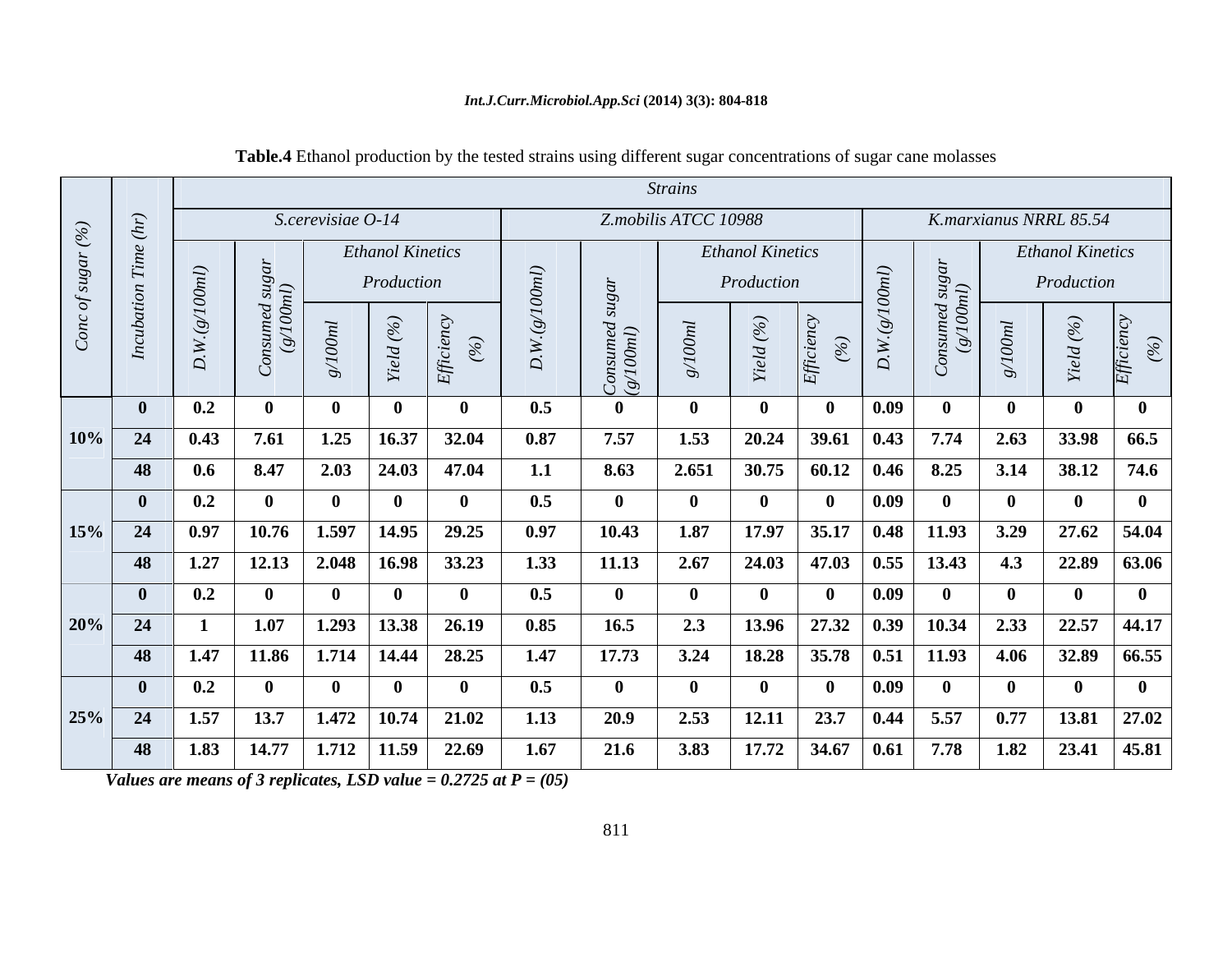|                |                          |                                                        |            |                                    | <b>Clarification</b> methods |      |                            |            |                                    |                                    |
|----------------|--------------------------|--------------------------------------------------------|------------|------------------------------------|------------------------------|------|----------------------------|------------|------------------------------------|------------------------------------|
|                |                          |                                                        | Using heat |                                    |                              |      |                            | Using acid |                                    |                                    |
|                | $\overline{\phantom{0}}$ |                                                        |            | <b>Ethanol Kinetics Production</b> |                              |      |                            |            | <b>Ethanol Kinetics Production</b> |                                    |
|                |                          | $\overline{\phantom{a}}$<br>$\widetilde{\sigma}$<br>0ò |            |                                    |                              |      | r<br>R<br>sum<br>OOn<br>öà |            |                                    | $\overline{\phantom{0}}$<br>$\sim$ |
| $\blacksquare$ | 0.5                      |                                                        |            |                                    |                              | 0.5  |                            |            |                                    |                                    |
| 24             | 0.72                     | 1.74                                                   | 0.718      | 41.28                              | 80.78                        | 1.35 | 1.66                       | 0.334      | 20.17                              | 39.48                              |
| 48             | 0.88                     | 3.61                                                   | 1.61       | 44.84                              | 87.75                        | 1.72 | 2.5                        | 0.885      | 35.36                              | 69.21                              |

### **Table.5** Ethanol production using clarified whey permeates using acid & heat

 *Values are means of 3 replicates, LSD value = 0.8136 at P = (05)*

### **Table.6** Ethanol production by the tested three strains using whey permeates

|                   |                                                                                      |                      |                                            |                                                                 |                          |                          |                              |      | <b>Strains</b>                        |                    |      |                                                     |                        |                              |                                    |
|-------------------|--------------------------------------------------------------------------------------|----------------------|--------------------------------------------|-----------------------------------------------------------------|--------------------------|--------------------------|------------------------------|------|---------------------------------------|--------------------|------|-----------------------------------------------------|------------------------|------------------------------|------------------------------------|
| $\widehat{\cdot}$ |                                                                                      |                      | $S.$ cerevisiae $O-14$                     |                                                                 |                          |                          | Z.mobilis ATCC 10988         |      |                                       |                    |      |                                                     |                        | K.marxianus NRRL 85.54       |                                    |
| $\ddot{r}$        | $\overline{C}$                                                                       | ingur                |                                            | <b>Ethanol Kinetics</b><br>Production                           |                          | $\overline{\phantom{1}}$ |                              |      | <b>Ethanol Kinetics</b><br>Production |                    |      |                                                     |                        |                              | <b>Ethanol Kinetics Production</b> |
| $\tilde{L}$       | $\circ$<br>$\overline{\phantom{0}}$<br>$\begin{array}{c}\nD.W \\ Cones\n\end{array}$ | 35U                  | ÒÒ.                                        | $\widehat{\omega}$<br>$\overline{\phantom{0}}$<br>$\rightarrow$ | $\overline{\phantom{0}}$ |                          | $\frac{2}{5}$<br>g<br>S<br>0 |      | ∼                                     |                    |      | $\overline{\phantom{a}}$<br>$\overline{\mathsf{C}}$ |                        | $\widehat{\circ}$<br>∶≂<br>∼ |                                    |
| $\mathbf{0}$      | 0.5                                                                                  |                      |                                            |                                                                 |                          | 0.5                      |                              |      |                                       |                    | 0.09 |                                                     | $\bf{0}$               |                              |                                    |
|                   |                                                                                      | $24 \t 0.72 \t 1.77$ | $\vert 0.73 \vert 41.02 \vert 80.28 \vert$ |                                                                 |                          | 0.88                     | 2.41                         |      |                                       | $1.07$ 44.27 86.63 | 0.53 |                                                     | $45.32 \mid 0.98 \mid$ | 45.32                        | 88.68                              |
|                   | 48 0.88 3.61                                                                         |                      | $1.61$ 44.84 87.75                         |                                                                 |                          | 1.17                     | 3.46                         | 1.62 | 46.79                                 | 91.57              | 0.8  |                                                     | 48.81 1.74             | 48.81                        | 95.53                              |

 *Values are means of 3 replicates, LSD value = 0.1896 at P = (05)*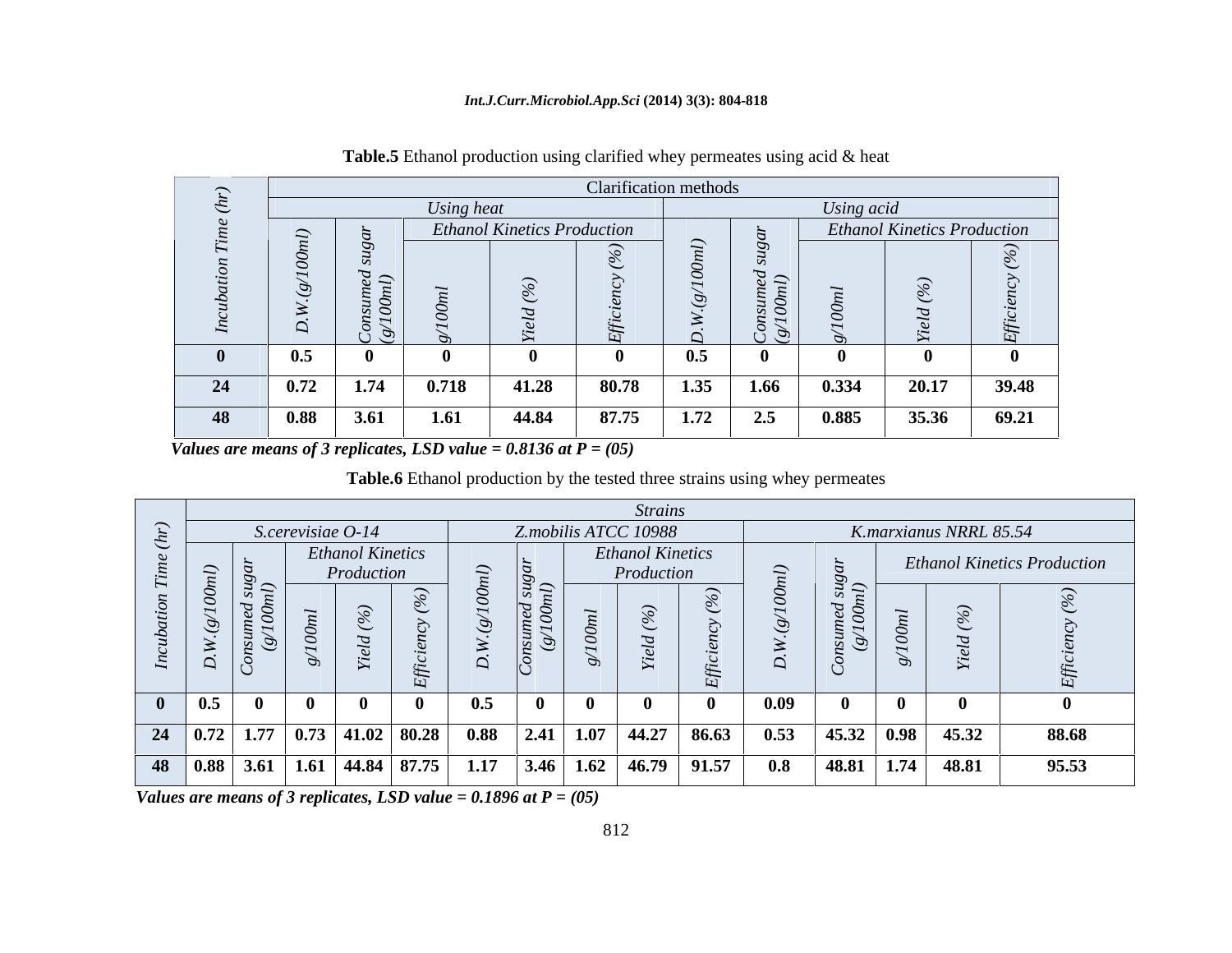### **Ethanol production by the tested strains** S.cerevisiae produced 1.67 g **using whey permeates** ethanol/100ml with efficiency 90.42%

Autoclaved whey permeate was added to bacterial strain(*Z.mobilis*) were examined  $5\%$  (v/v) and the temperature was held at those obtained by Davison and

Results in Table (6) show ethanol produce 50-200g ethanol/L/hr with yield production by different microorganisms around 97% of theoretical one. In contrast; grown in media No.(2).It could be explained that *K.marixuanus* is the efficient strain with whey followed by *S.cerevisiae*, the productivity of ethanol *Z.mobilis then S.cerevisiae. K.marixuanus* produced 1.74 g/100 ml with efficiency this results showed that 10% sugar 95.53% but *Z.mobilis* produced 1.62 g/100ml with efficiency 91.57%. permeate was the best concentration. *S.cerevisiae* produced 1.61 g/100ml with efficiency 87.75%. In this regard Brady et **Ethanol production from the mixture of** al.(1994) stated that *K.marixuanus* **molasses and whey permeate by the** fermented lactose more rapidly than others sugar.

## **production** strains (*K.marixuanus & S.cerevisiae*) and

Autoclaved whey permeate was added as  $\frac{1}{2}$  medium No.(2) supplemented with sugar carbon source to medium No.(2) followed can molasses to reach to 10% sugar by inoculation with *S.cerevisiae and* and the temperature was held at 30°C for sugar concentration (Whey lactose 4% and

Results in table (7) show the effect of inoculum size on ethanol production. It could be noticed that 5% inoculum size with two different strains is better than 2.5%. Also as previously mentioned that clarified whey permeate using heat is when grown on the mixture of molasses<br>better than clarified one using acid. and whey. Its efficiency was 93.74% better than clarified one using acid. and whey. Its efficiency was 93.74%<br>Z mobilis is more efficient because it is followed by S *cerevisiae* was 91.51% then *Z.mobilis* is more efficient because it is produced 1.89 g ethanol/100ml with efficiency 94.48% with inoculum size 5%.

media No.(2) and two yeast strains specific rate of ethanol production that (*K.marixuanus & S.cerevisiae*) and one means *Z.mobilis* is able to produce ethanol for ethanol production. Inoculum size was 30ºc for 48 hr . Scott.(1988)and Webb et al.(1995) who *S.cerevisiae* produced 1.67 g ethanol/100ml with efficiency 90.42% with inoculum size 5%.Chahal (1991) stated that *Z.mobilis* has the highest appreciably faster than comparable yeast. The obtained results are in agreement with those obtained by Davison and found that *Z.mobilis* had the capability to around 97% of theoretical one. In contrast; Ghasem-Najafpour et al.(2004) found that in batch fermentation of 5% sugar by was calculated as 0.29 g/L/hr. Also, from this results showed that 10% sugar concentrations of autoclaved whey

## **Ethanol production from the mixture of tested strains**

**Effect of inoculum size on ethanol** carbon source to medium No.(2) followed cane molasses to reach to 10% sugar *Z.mobilis.E*thanol production. Was the maximum ethanol productivity from examined. Inoculum size was 5  $\%$ (v/v) sweet or salted whey was obtained at 10% 48 hr. molasses6%). Fermentation process was This experiment was carried out to evaluate ethanol production by two yeast strains *(K.marixuanus & S.cerevisiae)* and one bacterial strain*(Z.mobilis)* grown on medium No.(2) supplemented with sugar cane molasses to reach to 10% sugar concentration. El-Nemr(1999) found that sweet or salted whey was obtained at 10% sugar concentration (Whey lactose 4% and run for 48hrs at 30 ºc . Results in table (8) show ethanol production from the mixture of molasses and whey permeate by the tested strains. It could be stated that *Z.mobilis* was the best strain maintaining a high efficiency of ethanol production when grown on the mixture of molasses and whey. Its efficiency was 93.74% followed by *S.cerevisiae* was 91.51% then *K.marixuanus* was 86.98%.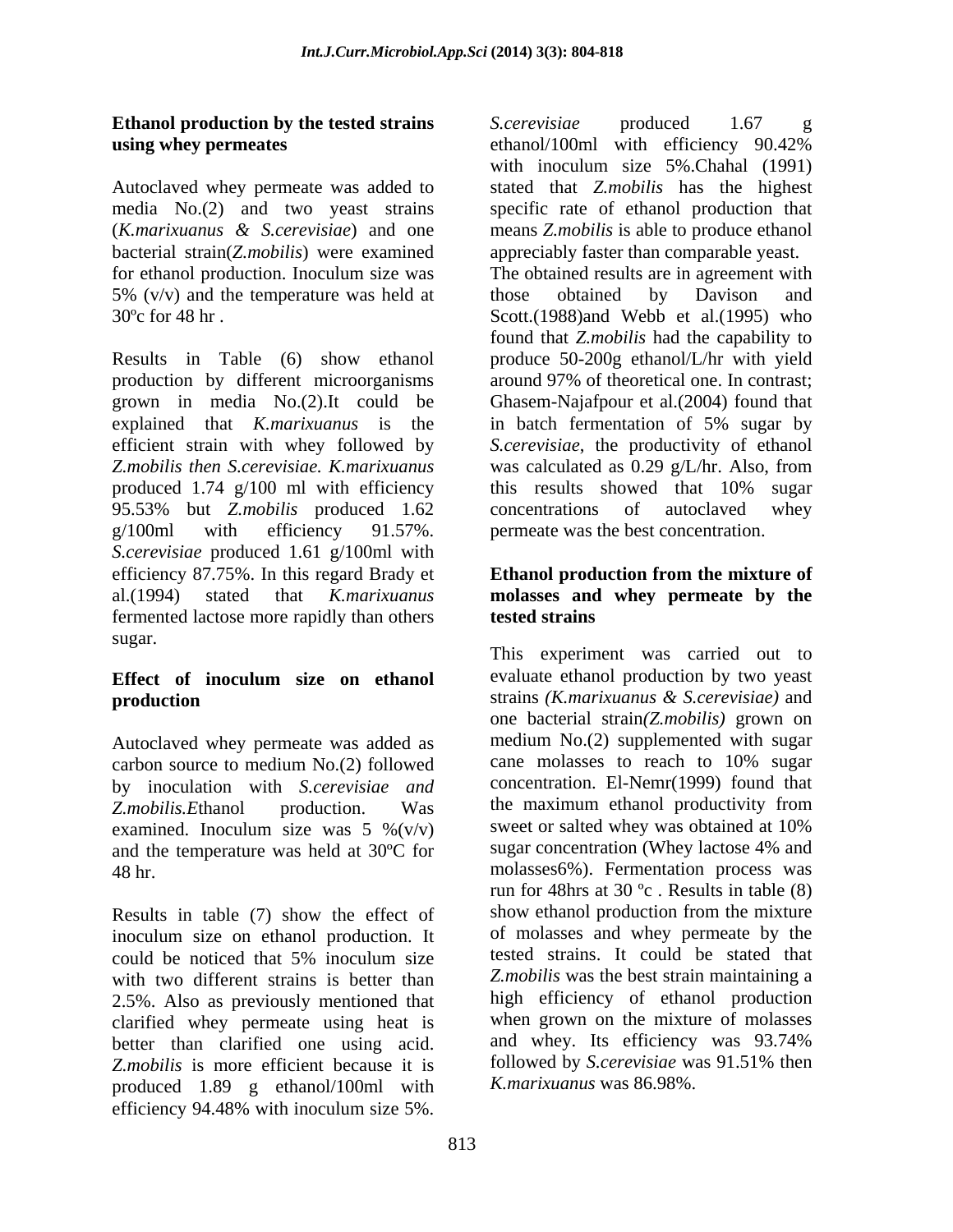|                                       |            |                       |                                                                |                      |                                       |            | <b>Strains</b>                                         |       |          |                                                              |                         |
|---------------------------------------|------------|-----------------------|----------------------------------------------------------------|----------------------|---------------------------------------|------------|--------------------------------------------------------|-------|----------|--------------------------------------------------------------|-------------------------|
| $\begin{array}{cc} 2 & 2 \end{array}$ | (hr)       |                       |                                                                | S.cerevisiae O-14    |                                       |            |                                                        |       |          | Z.mobilis ATCC 10988                                         |                         |
| $i$ size<br>Ė<br>L.                   | Tim        | $\overline{u}$<br>ÖОI | d sugai<br>Iml)                                                |                      | <b>Ethanol Kinetics</b><br>Production |            | $\overline{u}$<br>$\infty$<br>$\overline{\phantom{0}}$ |       |          | <b>Ethanol Kinetics</b><br>Production                        |                         |
| larific<br>$\tilde{L}$                | Incubation | D.W. (g)              | $\tilde{c}$                                                    |                      | $\smile$                              |            | Ò<br>$\geq$<br>$\overline{D}$ .                        |       |          | $\widehat{\circ}$<br>$\overline{\phantom{0}}$<br>$\tilde{z}$ | $\widehat{\phantom{a}}$ |
|                                       |            | 0.29                  |                                                                |                      |                                       |            | 0.15                                                   |       | -0       |                                                              |                         |
| $H.W$<br>2.5ml                        | 24         | 0.41                  | $\vert$ 2.96                                                   |                      | 35                                    | 66.74      | 0.21                                                   | 3.5   | 1.4      | 39.78                                                        | 77.89                   |
|                                       |            |                       | 48 $\vert 0.52 \vert 3.43 \vert$                               | $1.32$ 38.36         |                                       | 75.06      | 0.4                                                    | 4.08  | 1.68     | 41.29                                                        | 80.8                    |
|                                       |            | 0.29                  |                                                                | -0                   |                                       |            | 0.15                                                   |       | $\bf{0}$ |                                                              | $\bf{0}$                |
| H.W. 5ml                              |            |                       | $24 \mid 0.38 \mid 3.34$                                       |                      | $1.45$ 43.46                          | 85.05      | 0.29                                                   | 3.73  | 1.78     | 47.74                                                        | 93.43                   |
|                                       |            | 48   0.53   3.63      |                                                                | $1.67 \,   \, 46.21$ |                                       | 90.42      | 0.38                                                   | 3.905 | 1.89     |                                                              | 48.28 94.48             |
|                                       |            | 0.29                  |                                                                |                      |                                       |            | 0.15                                                   |       |          |                                                              |                         |
| $A.W.2.5ml$ 24                        |            | 0.4                   | 4.6                                                            | 0.8                  | 17.43                                 | 34.1       | 0.26                                                   | 3.79  | 1.2      | 31.58                                                        | 61.8                    |
|                                       |            | 48   0.48   5.04      |                                                                | 1.13                 | 22.5                                  | 44.02      | 0.4                                                    | 5.54  | 1.83     | 33.07                                                        | 65.59                   |
|                                       |            | 0.29                  |                                                                |                      |                                       |            | 0.15                                                   |       | $\bf{0}$ |                                                              | $\bf{0}$                |
| A.W. 5ml                              | 24         |                       | $\vert 0.42 \vert 2.85$                                        | 1.1                  | 38.65                                 | 75.65      | 0.3                                                    | 3.47  | 1.45     |                                                              | 41.84 81.88             |
|                                       | 48         |                       | $\begin{array}{ c c c } \hline 0.6 & 3.7 \ \hline \end{array}$ | 1.57                 |                                       | 42.5 83.18 | 0.47                                                   | 4.15  |          |                                                              | $1.78$ 42.98 84.1       |

**Table.7** Effect of inoculum size on ethanol production from whey permeate.

*Values are means of 3 replicates, LSD value = 0.2986at P = (05) A.W refers to clarified whey using acid., H.W refers to clarified whey using heat.*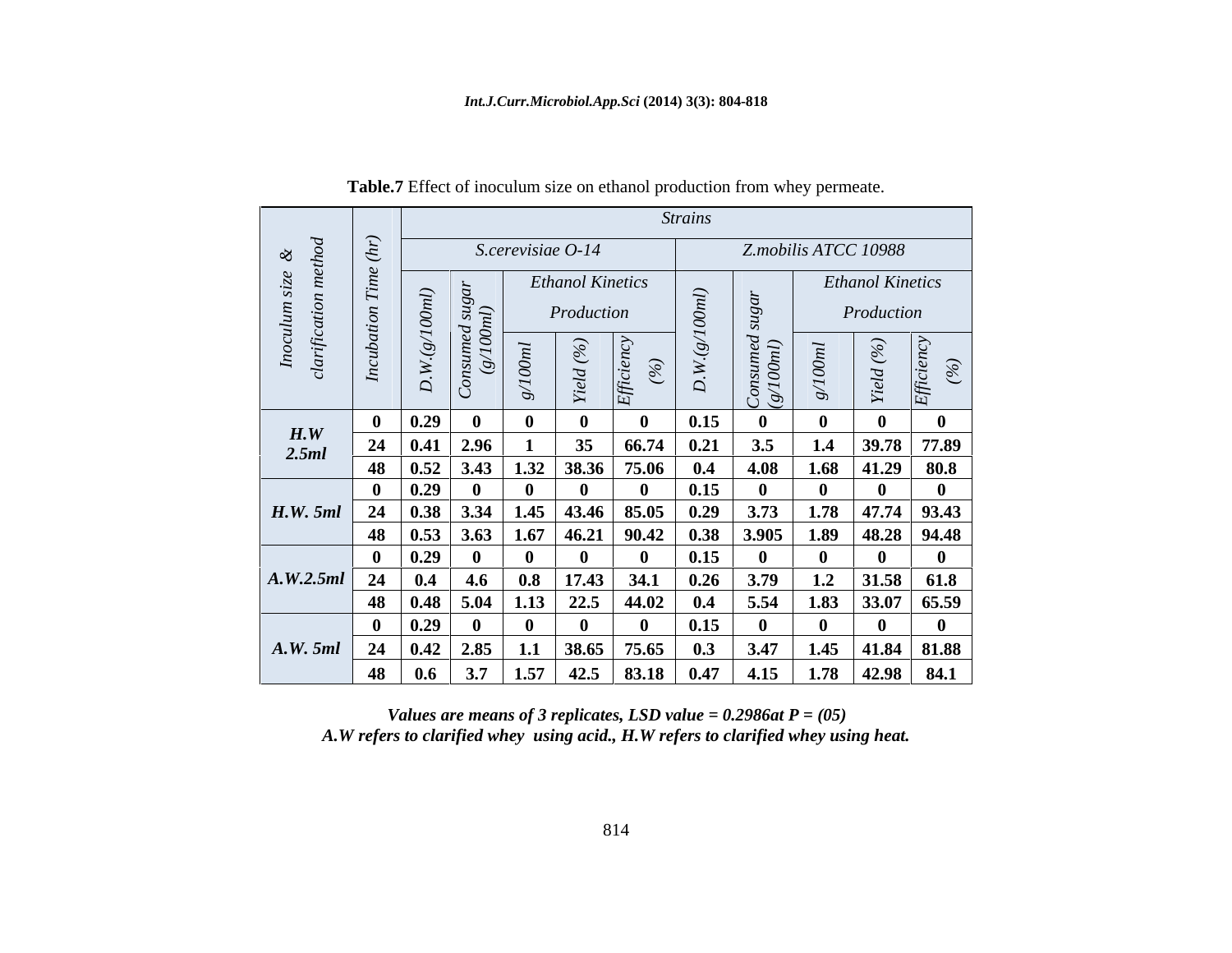|                 |      |      |                   |                         |                 |      |                      | <b>Strains</b> |                         |       |      |      |      |                                    |       |
|-----------------|------|------|-------------------|-------------------------|-----------------|------|----------------------|----------------|-------------------------|-------|------|------|------|------------------------------------|-------|
|                 |      |      | S.cerevisiae O-14 |                         |                 |      | Z.mobilis ATCC 10988 |                |                         |       |      |      |      | K.marxianus NRRL 85.54             |       |
|                 |      |      |                   | <b>Ethanol Kinetics</b> |                 |      |                      |                | <b>Ethanol Kinetics</b> |       |      |      |      |                                    |       |
|                 |      |      |                   | Production              |                 |      |                      |                | <i>Production</i>       |       |      |      |      | <b>Ethanol Kinetics Production</b> |       |
|                 |      |      |                   |                         |                 |      |                      |                |                         |       |      |      |      |                                    |       |
|                 |      |      |                   |                         | $\mathcal{F}$ . |      |                      |                |                         |       |      |      |      |                                    |       |
|                 |      | 553  |                   |                         |                 |      |                      |                |                         |       |      |      |      |                                    |       |
|                 | 0.13 |      |                   |                         |                 |      |                      |                |                         |       |      |      |      |                                    |       |
| $\Delta$<br>-44 | 0.8  | 2.12 | 0.95              | 44.78                   | 87.63           | 0.5  | 2.53                 | 1.16           | 45.9                    | 89.81 | 0.22 | 4.28 | 1.62 | 37.85                              | 74.07 |
|                 | 1.43 | 3.35 | 1.57              | 46.71                   | 91.51           | 1.03 | 3.3                  | 1.58           | 47.9                    | 93.74 | 0.29 | 4.5  |      | 44.44                              | 86.98 |

### **Table.8** Ethanol production from the mixture of molasses and whey permeate by the tested strains

 *Values are means of 3 replicates, LSD value = 0.3589 at P = (05)*

**Table.9** Ethanol production from the mixture of molasses and whey permeate by mixed culture

| Tested  | Incubation | $\vert$ D.W.(g/100ml) $\vert$ | Consumed sugar |         | <b>Ethanol Kinetics Production</b> |                |
|---------|------------|-------------------------------|----------------|---------|------------------------------------|----------------|
| strains | Time (hr)  |                               | (g/100ml)      | g/100ml | Yield $(\%)$                       | Efficiency (%) |
|         |            | 0.5                           |                |         |                                    |                |
| $S+Z$   | 24         | 0.95                          | 1.81           | 0.77    | 42.68                              | 83.52          |
|         | 48         | 1.23                          | 3.26           | 1.48    | 45.61                              | 89.25          |
|         |            | 0.6                           |                |         |                                    |                |
| $K+S$   | 24         | 0.94                          | 2.17           | 0.87    | 39.98                              | 78.24          |
|         | 48         | 1.33                          | 3.98           | 1.7     | 42.87                              | 83.88          |
|         |            | 0.7                           |                |         |                                    |                |
| $K+Z$   | 24         | 0.88                          | 2.11           | 0.93    | 43.52                              | 85.17          |
|         | 48         | 1.13                          | 5.1            | 1.66    | 42.34                              | 82.85          |
|         |            | 0.5                           |                |         |                                    |                |
| $K+S+Z$ | 24         | 0.87                          | 2.58           | 1.12    | 43.02                              | 84.19          |
|         | 48         | 1.63                          | 4.33           | 2.06    | 47.72                              | 92.71          |

*Values are means of 3 replicates, LSD value* = 0.2142 *at*  $P = (05)$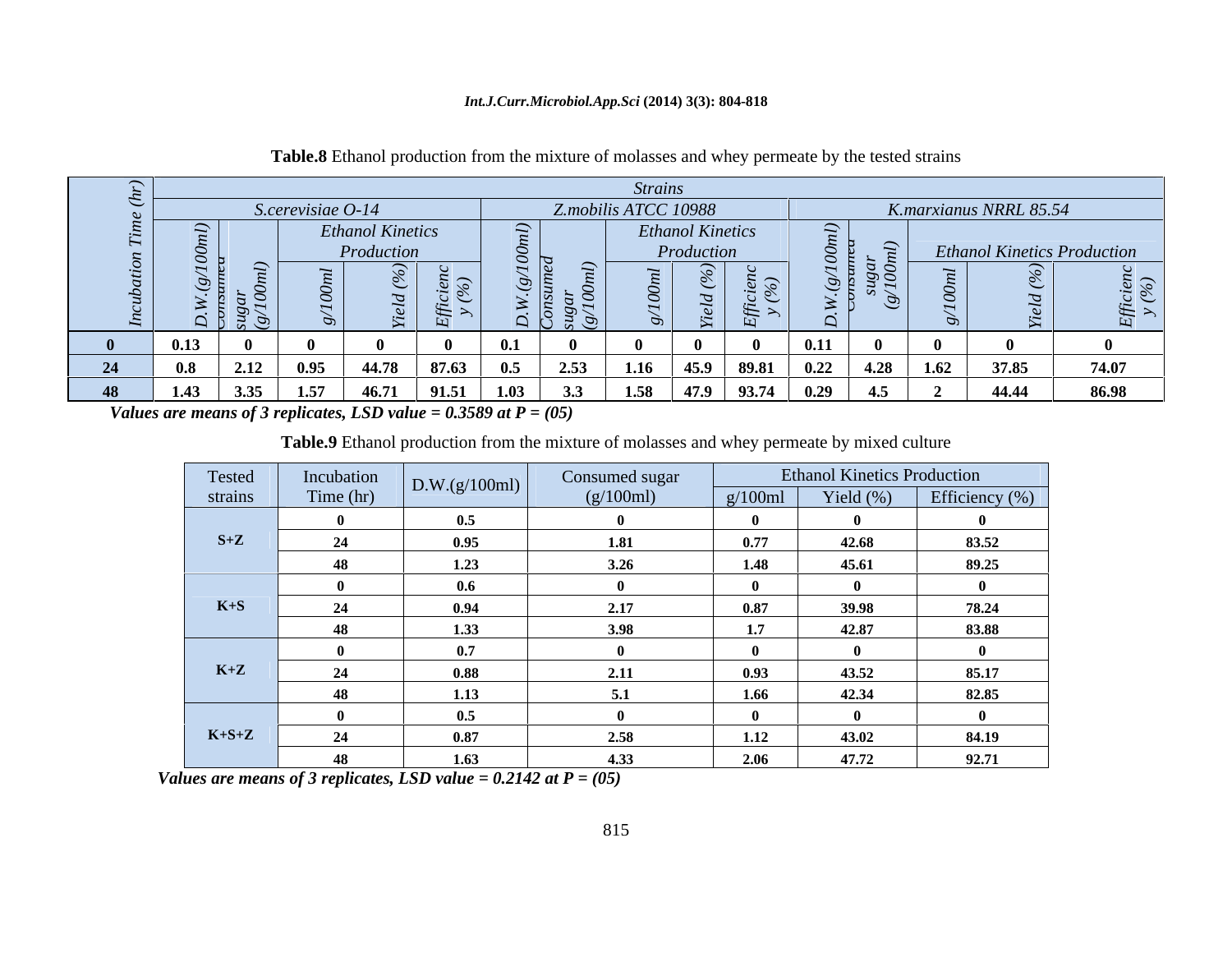### **Table.10** Comparison between different agro- industrial wastes in ethanol production

.

|                               |                       | Whey permeate              |                                                   |                                                                                   |                |                |                                 | Mixture of molasses & whey permeate |                                    |                                      | Molasses with 10% sugar conc.           |      |                                       |  |
|-------------------------------|-----------------------|----------------------------|---------------------------------------------------|-----------------------------------------------------------------------------------|----------------|----------------|---------------------------------|-------------------------------------|------------------------------------|--------------------------------------|-----------------------------------------|------|---------------------------------------|--|
|                               |                       | K.marxianus NRRL 85.54     |                                                   |                                                                                   |                |                |                                 | mixed<br>culture                    |                                    |                                      | K.marxianus NRRL 85.54                  |      |                                       |  |
| $\widetilde{u}$<br>$\ddot{T}$ | $\overline{C}$        | $\alpha$<br>$\overline{C}$ | <b>Ethanol Kinetics</b><br>Production             |                                                                                   | $\sum$         | $\overline{C}$ |                                 |                                     | <b>Ethanol Kinetics Production</b> | $\overline{Q}$                       | $\tilde{\mathscr{E}}$<br>$\overline{C}$ |      | <b>Ethanol Kinetics</b><br>Production |  |
| $\ddot{L}$                    | $\circ$<br>Ò,<br>D, W | $\check{ }$                | $\overline{\phantom{1}}$<br>$\sim$<br>$\check{ }$ | $\tau$                                                                            | ⊷<br>╰         | ⊃              |                                 | $\sim$                              | ≏                                  | $\triangleright$<br>$\overline{D}$ . |                                         |      |                                       |  |
|                               | 0.09                  |                            |                                                   |                                                                                   | 0.5            |                |                                 |                                     |                                    | 0.09                                 |                                         |      |                                       |  |
| 24                            | 0.53                  | 45.32                      |                                                   | $\begin{array}{ c c c c c c c c } \hline 0.98 & 45.32 & 88.68 \hline \end{array}$ | $\boxed{0.87}$ | 2.58           | $\vert$ 1.12                    | 43.02                               | 84.19                              | 0.43                                 | 7.74                                    | 2.63 | $33.98$ 66.5                          |  |
| 48                            | 0.8                   | 48.81                      | $1.74$ 48.81                                      | 95.53                                                                             |                |                | 1.63   4.33   $\overline{2.06}$ | 47.72                               | 92.71                              | 0.46                                 | 8.25                                    | 3.14 | $38.12$ 74.6                          |  |

*Values are means of 3 replicates, LSD value = 0.3096 at P = (05)*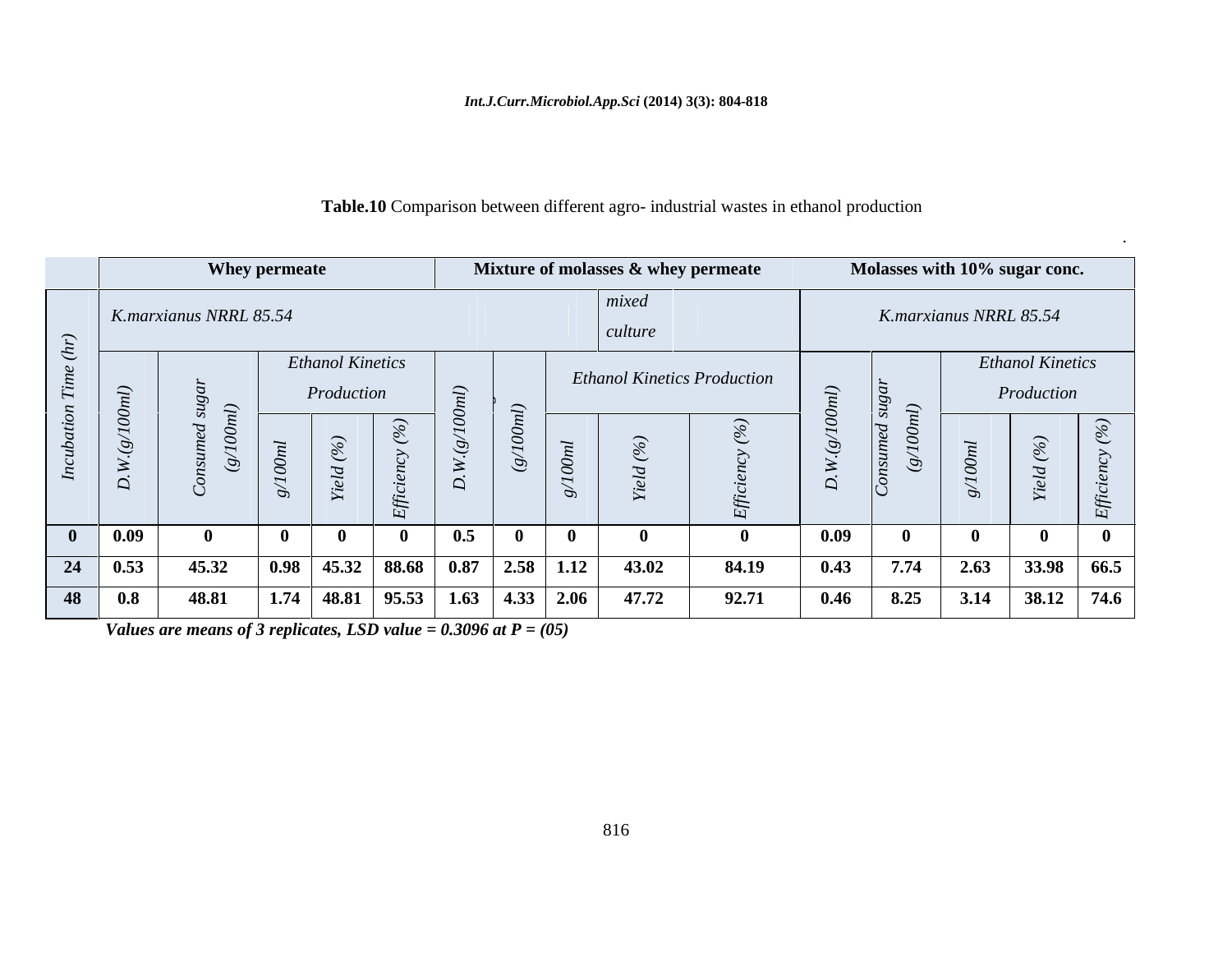This experiment was carried out to verified in both small and large scale evaluate ethanol production by mixed culture from either (*S.cerevisiae* & *Z.mobilis*), (*K.marixuanus* & *S.cerevisiae*),(*K.marixuanus* & *Z.mobilis*) or (*K.marixuanus*,*S.cerevisiae* & *Z.mobilis*) grown on medium No.(2) contained 10% sugar from sugar cane molasses and whey permeate. This high ethanol performance in

Results in table (9) show ethanol production from the mixture of molasses 537-542. and whey permeate by different mixed<br>
APHA American Public Health Association<br>
cultures It could be resulted that ethanol<br>
1992 Compendium of methods for the cultures. It could be resulted that ethanol production from mixed culture of three strains is the best one; the productivity of ethanol was 2.06 g /100 ml with efficiency 92.71 % from 4.33 g/100 ml consumed  $\frac{y}{\text{Univ}}$ . sugar, followed by (*S.cerevisiae & Z.mobilis)* then *(K.marixuanus & S.cerevisiae)* & *(K.marixuanus & Z.mobilis*).

It could be stated that the best strain is Chahal, D.S.1991.Food,Feed and Fuel from *K.marixuanus*. As shown in table (10) when comparing between all previous data. Brady et al.(1994) stated that Delhi, Bombay,<br>K.marixuanus fermented lactose more Davison, B.H. K.marixuanus fermented lactose more Davison, B.H. and Scott, C.D. rapidly than others sugars. Singh et 1988.Appl.Bioche<br>el (1008) found that *V* marinuonus was c.f.Sunet al.,1997 al.(1998) found that K.marixuanus was  $C.t.S$ unet al., 1997<br>Dickinson, J.R. and Schweizer. capable of producing ethanol when grown<br>M.1999.Metabolism and Molecular on medium molasses. Also it could be mentioned that The best agro industrial<br>Philadelphia, PA: Taylor & Francis. waste for ethanol production is whey ISBN 978-0748407316. permeate with *K.marixuanus* followed by the mixture of molasses and whey permeate with mixed culture of three production during sucrose fermentation by strains then molasses with *K.marixuanus* .

*K.marixuanus* is the most efficient ethanol producer microorganisms from whey<br>ethanol production from whey fortified permeate and molasses.The optimum conditions of ethanol production from agro industrial wastes (Whey permeate and

**Ethanol production from the mixture of molasses and whey permeate by mixed** obtained using the mixed culture from **culture** three strains *(K.marixuanus, S.cerevisiae* molasses) were 10% sugar concentration *& Z.mobilis)* with ratio of (1:1:1).This was experiments.

### **References**

- Alfenore, S.; Cameleyre, X.; Benbadis, L.; Bideaux, C.; Uribelarrea, J. L.; Goma, G.; Molina-Jouve, C. and Guillouet, S. E. 2004.Aeration strategy: a need for very high ethanol performance in *Saccharomyces cerevisiae* fed- batch process. Appl. Microbiol. Biotechnol. 63: 537-542.
- APHA American Public Health Association 1992 Compendium of methods for the microbiological examination of foods. Pub. 3rd edition.
- Amin, G. F. 1978. Further studies on Bakers yeast. M. Sc. Thesis Fac. Agric., Cairo Univ.
- Brady, D.;Marchant, R.;Mchale,L.and Mchale ,A.P.1994.Ethanol production by *Kluyveromyces marxianus* during growth on lactose containing medium.Biotechnol.Lett.,17:233-236.
- Chahal, D.S.1991.Food,Feed and Fuel from Biomass.Oxford and IBH Publishing CO.PVT.LTD.New

Delhi,Bombay,Calcutta,pp.361-369.

- Davison, B.H. and Scott, C.D. 1988.Appl.Biochem.Biotechnol.,18:19-34 c.f.Sunet al.,1997
- Dickinson, J.R. and Schweizer, M.1999.Metabolism and Molecular Physiology of *Saccharomyces cerevisiae.* Philadelphia, PA: Taylor & Francis. ISBN 978-0748407316.
- Diez, J.C.and Yokoya, F.1996. Effect of temperature and pH on ethanol and levan *Zymomonas mobilis*.Arquivos de Biologia e Technologia, 39 1:129-137.
- El- Nemer, T. M. 1999. Enhancement of ethanol production from whey fortified with molasses by recombinant strains of *Saccharomyces cerevisiae*. Alex. J. Agric. Res. 443: 119-128.